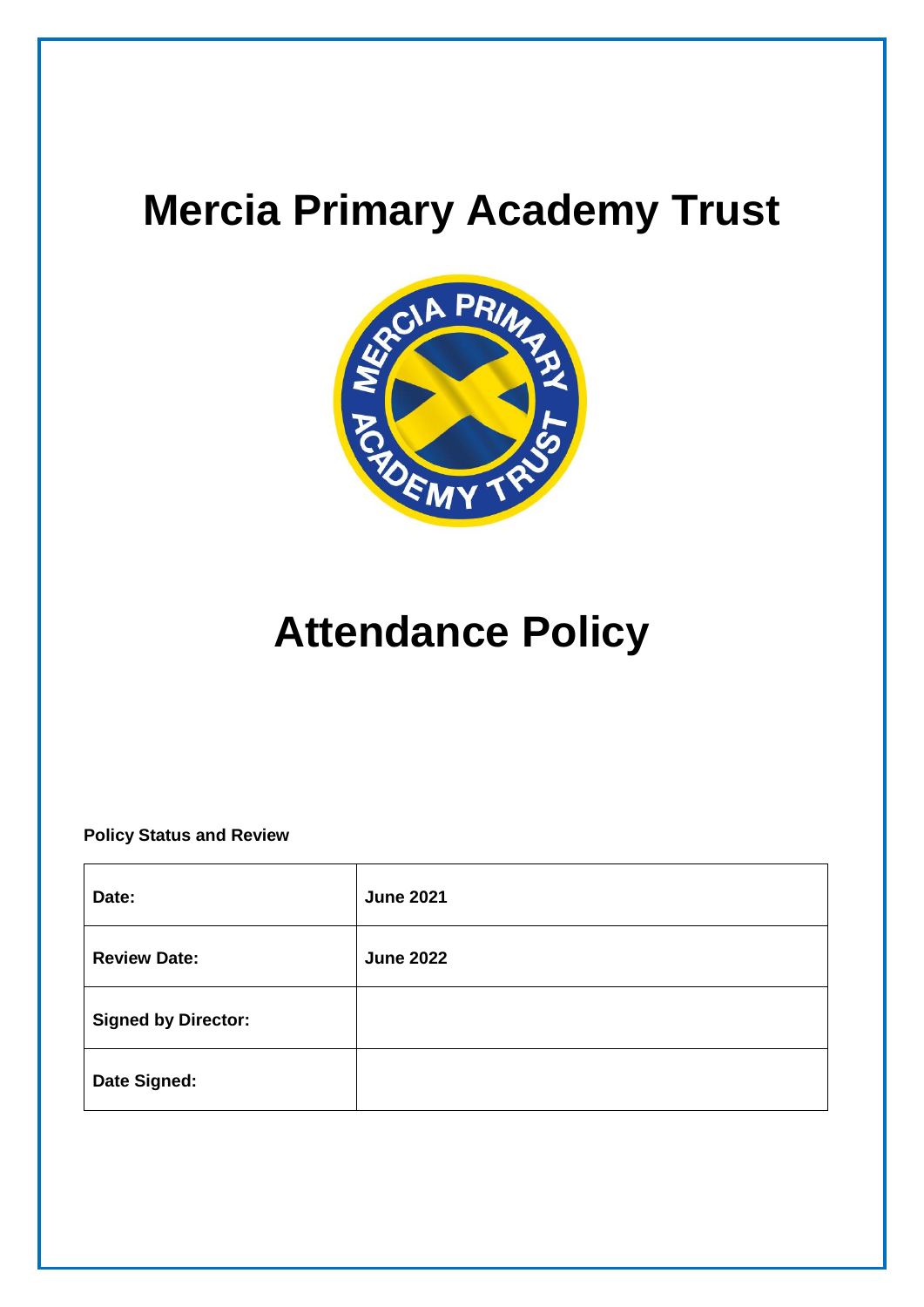The Mercia Primary Academy Trust follows all DFE and Local Authority advice regarding Attendance and any information from them runs in concurrence with the below.

## **The schools in Mercia Primary Academy trust set a minimum attendance target of 97%**

This policy aims to raise the profile of attendance by encouraging and promoting a positive attitude in order that all children can achieve a good rate of attendance throughout their time at school. Promoting positive behaviour and excellent attendance is the responsibility of the whole school community. The school will promote positive behaviour and good attendance through its use of curriculum and learning materials. Good attendance and behaviour by pupils will be recognised appropriately.

All children should be at school, on time, every day the school is open. Children are sometimes reluctant to attend school. Any problems that arise with attendance are best resolved between the school, the parents/carers and the child. If a child is reluctant to attend, it is never better to cover up their absence or to give in to pressure to excuse them from attending. This gives the impression that attendance does not matter and may make things worse. Permitting absence from school without a good reason is an offence by the parent/carer.

The attendance and behaviour policy must include procedural referral agreements that are designed to promote and safeguard the welfare of pupils. Schools have a duty in law to refer any absence of 20 sessions (10 days) or more over a 12week period where they have been unable to make contact with the parent/carer, their child or have general concerns about the absence. Schools will refer to the Education Welfare Service (Local Support Team) and you may receive a penalty warning notice and also potentially a fine.

Schools are required to take an attendance register twice a day, and this shows whether the pupil is present, engaged in an approved educational activity off-site, or absent. Only school can authorise the absence, not the parent/carer. This is why information about the cause of each absence is always required. Authorised absences are mornings or afternoons away from school for a good reason like illness or other unavoidable cause. Unauthorised absences are those which the school does not consider reasonable and for which no "leave" has been given. This includes:

- Parents/carers keeping children off school unnecessarily
- Truancy before or during the school day
- Absences which have never been properly explained
- Children who arrive at school too late to receive a mark

Parents/carers whose children are experiencing difficulties should contact the school at an early stage and work together with the staff in resolving any problems. This is nearly always successful. Our Attendance Officer and Senior Family Support Worker will work with parents/carers to resolve problems which may affect the child's attendance. We may involve representatives of other agencies that work within the school i.e. the School Nurse, the Local Support Team etc. where required in order to ensure all children benefit from consistently good punctuality and attendance. If difficulties cannot be resolved in this way, the school will refer the child to an Education Welfare Worker (Local Support Team), who may issue Penalty Notices or instigate court proceedings.

## **School Attendance and the Law**

Under Section 44 of the Education Act 1996, parents/carers of a child of compulsory school age are under a legal duty to ensure the regular attendance of that child at the school where he/she is a registered pupil. Failure to discharge this duty may result in the LA prosecuting the parents/carers. This policy reflects the most up to date legal powers and duties that govern school attendance in accordance with The Education Act 1996 and subsequent regulations and amendments.

 **Authorised absence** means that the school has given approval in advance for a pupil of compulsory school age to be absent from school.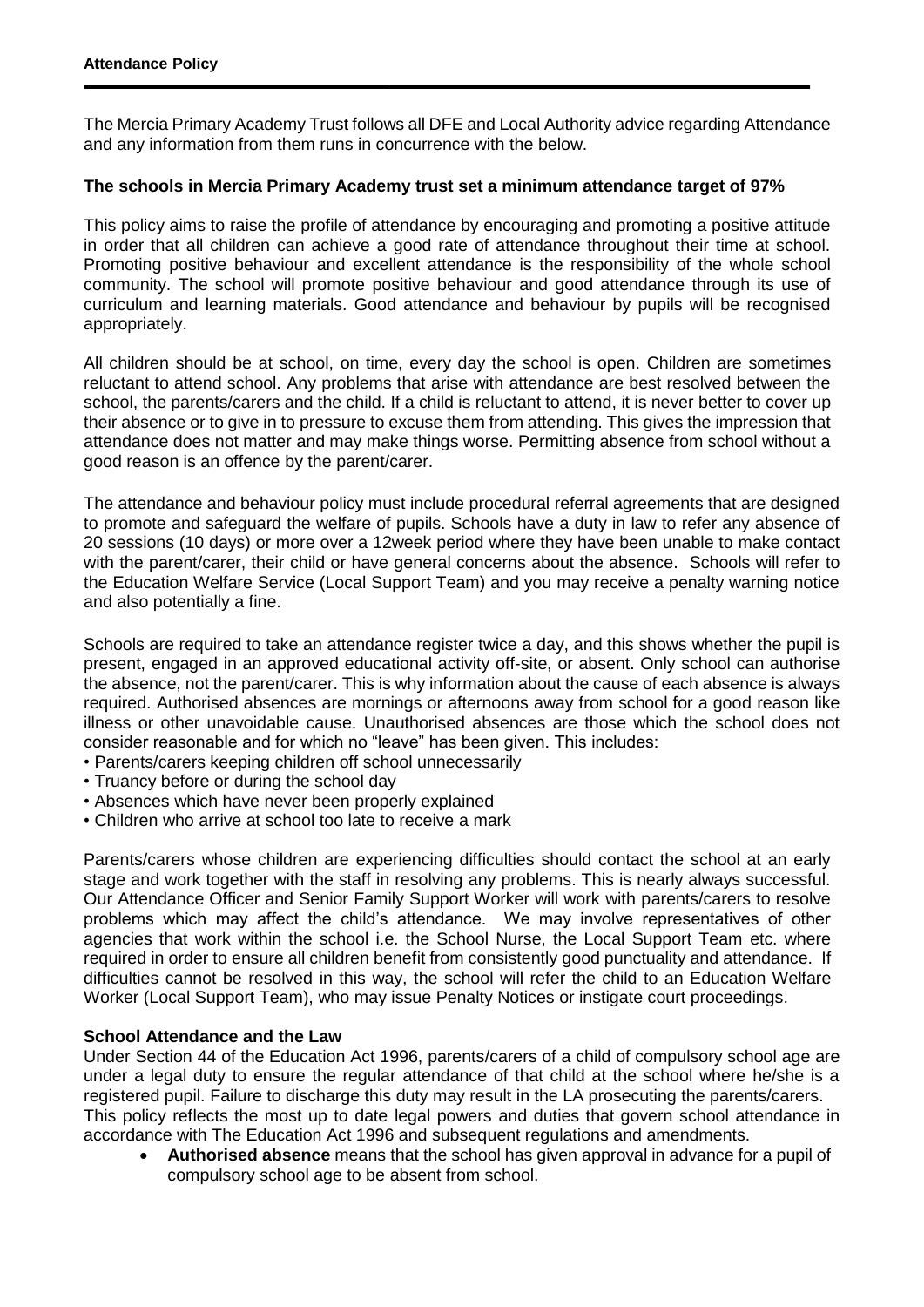**Unauthorised absence** is where a school is not satisfied with the reasons given for the absence.

Authority to decide whether to authorise an absence can only be given by the Headteacher or a person acting in the absence of the Headteacher. This is to agree that there was a legitimate reason for a child not to be in school.

#### **Illness**

Parents/carers are required to notify the school on the first day the child is absent due to illness. We will request medical evidence to support any illness. This can be provided by hospital letters, appointment cards from GP/Dental surgeries. The school will record the absence as unauthorised if they are not satisfied of the authenticity of the illness.

#### **Pre-booked Medical or dental appointments**

Where appointments are unable to be made out of school hours the pupil should only be out of school for the required time for the appointment. Authorisation of the appointment will be marked with an 'M' where medical evidence is provided. If no medical evidence is provided the child will be marked with a 'U' (Late after registration has closed) or 'O' (an unauthorised absence) if the child does not attend school for the whole session or full day.

#### **Religious observance**

The day must be exclusively set apart for religious observance by the religious body to which the parents belong. Advice is sought from parents' religious body about whether it has set the day apart for religious observance. The Headteacher may request proof that the child will be attending a religious observance.

#### **Leave of absence authorised by the school**

Each request will be considered individually taking into account the circumstances, i.e. the nature of the event for which leave is requested; the frequency of the request; whether advance notice has been given by the parent/carer; pupil's attainment, attendance and ability to keep up to date with missed schooling.

#### **Holiday authorised by the school**

Leave of absence will not be granted by the Headteacher unless in exceptional circumstances. To make a request the parent must complete a Request for Leave Form, and this must be signed by both parents/legal guardians who hold parental responsibility and anyone who has day to day responsibility for the child. This request must be made in advance. The Headteacher must be satisfied that there are exceptional circumstances to warrant granting the leave of absence. If a leave of absence is approved, the Headteacher will determine the number of days the pupil can be absence from school. A leave of absence is granted entirely at the Headteacher's discretion.

#### **Holiday not authorised by the School or in excess of the period determined by the Headteacher**

Where the Headteacher has not authorised a leave of absence for the purpose of a holiday and the parents/carers still take the child out of school or extend the agreed leave of absence, the absence will be recorded as unauthorised in the register. Regulations do not allow for retrospective approval. Leave of absence will also be recorded as unauthorised where parents did not apply for leave of absence in advance. The maximum authorised leave that the Headteacher can grant is 20 sessions (10 days) over the academic year.

#### **Elective Home Education**

If a school receives written notification from parents/carers that they wish to home educate their child then the school will inform the Local Authority of the parents/carers decision to remove their child's name from the admissions register. Whilst school will not seek to prevent parents/carers from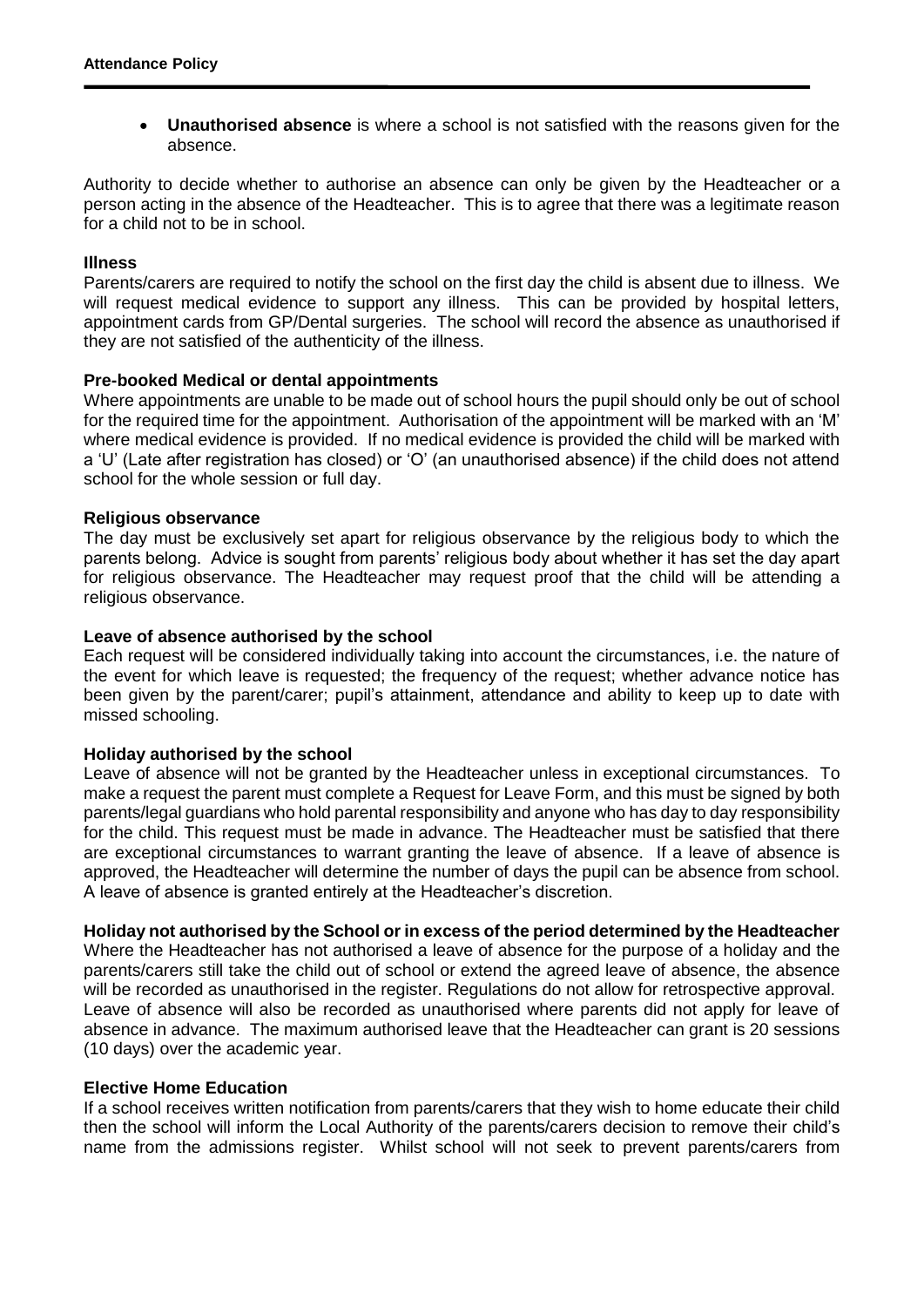choosing to electively home educate their child, neither will they seek to encourage them to do this – particularly as a way of avoiding exclusion or due to a poor attendance record.

#### **Penalty Notice**

If your child has 20 sessions (10 days) unauthorised absences or is late 10 times over a 12-week period, you may receive a Penalty Warning Notice, and potentially a fine.

Additionally, after completing a Request for Leave Form regarding holidays, should the schools decide not to grant leave of absence, this will be recorded as an unauthorised absence. This may also lead to a Penalty Warning Notice, and potentially a fine.

If a child is still obtaining unauthorised marks and a parent/legal guardian still choose to take their child out of school, this may be subject to a Penalty Notice fine of £60 per parent/legal guardian\* per child. This fine will increase to £120 if not paid within 21 days. Failure to pay the £120 fine within the period 22 to 28 days may lead to Court proceedings. Non-payment of a Penalty Notice will result in the withdrawal of a penalty notice and will trigger the fast track prosecution process under the provisions of section 444(1) of the Education act 1996.

\*Generally the DfE states that parents include all those with day to day responsibility for a child.

#### **The Code of Conduct**

The Education (Penalty Notices) Regulations 2007 set out the details of how the penalty notice scheme must operate. This includes a requirement that every local authority must draw up and publish a Code of Conduct for issuing penalty notices, after consulting all schools, including academies, and the police. The code should set out the criteria that will be used to trigger the use of a penalty notice.

Please see Appendix 1 for Staffordshire Local Authority Code of Conduct for issuing Penalty Notices September 2017. [www.staffordshire.gov.uk/education](http://www.staffordshire.gov.uk/education)

## **Dealing with late arrivals**

## **Flax Hill Junior Academy**

- The school gates are opened at 8.30 am to allow pupils to go directly to their classroom.
- At 8.40 am the school gate is closed and any pupils arriving after this time will need to enter school using the main school entrance.
- At 8.50 am the register is taken in class by the Teacher and any pupils not in class will be recorded as 'N' and the school office will contact parents to ascertain the reason for the pupil's absence.
- Any pupils arriving after 8.50 am will need to sign the 'late book' on arrival.
- A late mark will be recorded in the SIMs class register, and this includes the amount of minutes lost in any one session. (Please refer to the SCC Code of Conduct regarding fines issued to parents whose child is persistently late).
- The register will be monitored regularly by the Attendance Officer/Senior Family Support Worker and reported on to the Headteacher.
- Once a child has accumulated 10 late marks 'U' or unauthorised marks 'O' a fine may be issued.
- Children will be classed as late if they arrive at school between 8.50 am 9.20 am and this will be recorded as 'L'. The late book will need to be completed in the school foyer with reason for lateness.
- Any child arriving after 9.20 am will be recorded as late after register has closed 'U' (unauthorised mark).
- Registers are taken at 1.15 pm in the class by the Teacher.

## **Lark Hall Infant & Nursery Academy**

- The school gates are opened at 8.50 am to allow pupils to go directly to their classroom.
- At 9.00 am the school gate is closed and any pupils arriving after this time will need to enter school using the main school entrance.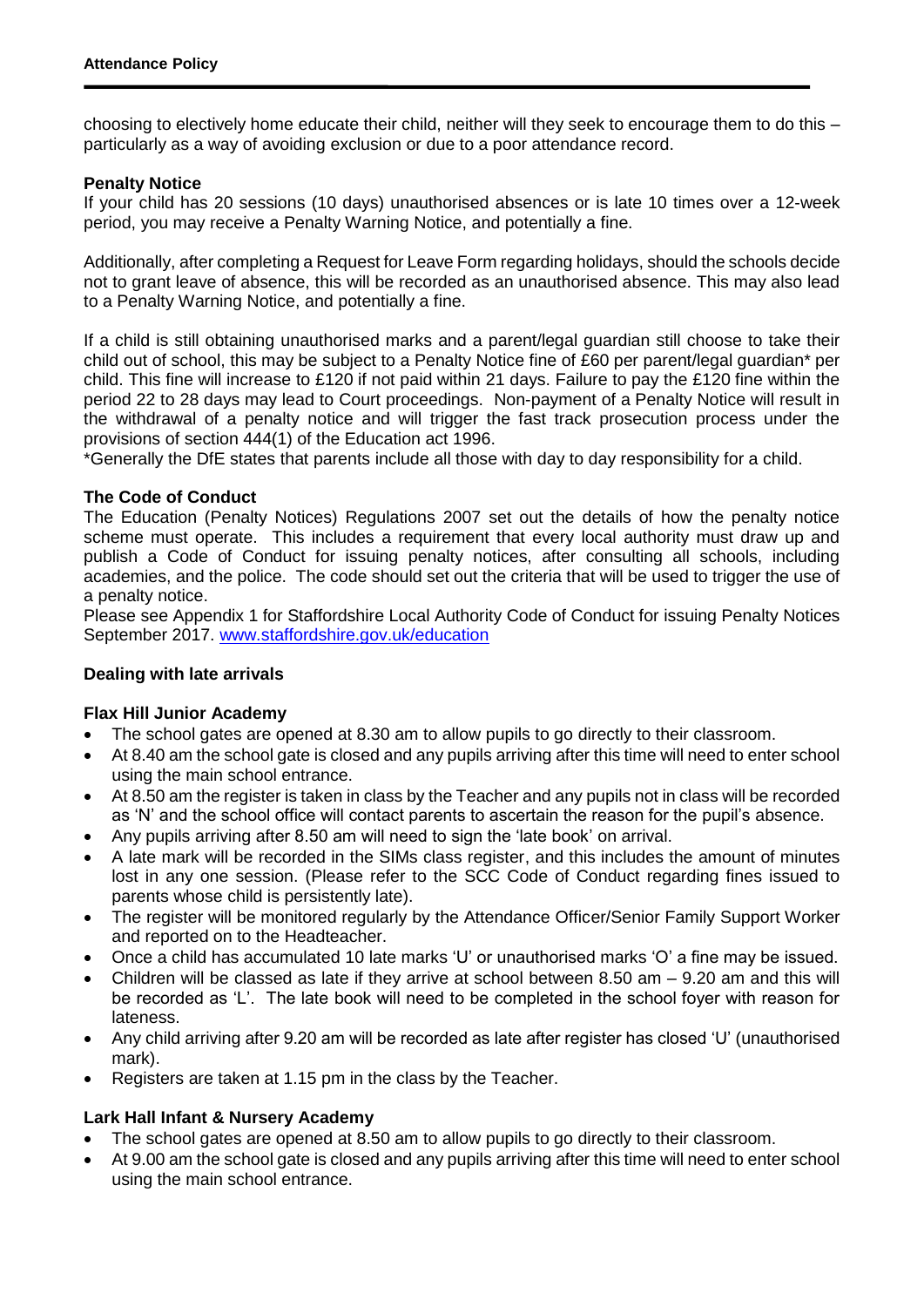- At 9.00 am the register is taken in class by the Teacher and any pupils not in class will be recorded as 'N' and the school office will contact parents to ascertain the reason for the pupil's absence.
- Any pupils arriving after 9.00 am will need to be signed in the 'late book' on arrival.
- A late mark will be recorded in the SIMs class register, this includes the amount of minutes lost in any one session. (Please refer to the SCC Code of Conduct regarding fines issued to parents whose child is persistently late).
- The register will be monitored regularly by the Attendance Officer/Senior Family Support Worker and reported on to the Headteacher.
- Once a child has accumulated 10 late marks 'U' or unauthorised marks 'O' a fine may be issued.
- Children will be classed as late if they arrive at school between 9.00 am 9.30 am and this will be recorded as 'L'. The late book will need to be completed in the school foyer with reason for lateness.
- Any child arriving after 9.30 am will be recorded as late after register has closed 'U' (unauthorised mark).
- Registers are taken at 1.00 pm in the class by the teacher.

## **Lakeside Primary School**

- Staff will be on duty by 8.45am.
- Children go into class from 8.45am. The bell will ring and a teacher will be on duty to ensure children do not leave after they arrive.
- The bell will ring again at 8.55am.
- Children will be registered in class and this process should be finished by 9.10am so that lessons may begin.
- Children who arrive after the bell has gone should enter school by the main doors.
- If they arrive between 8.55am and 9am they will be sent to class.
- Children will be classed as late if they arrive at school between 09.00-09.10am this will be recorded as 'L'. Any child late after 09.30 am will be recorded as 'U' on the register. A late mark will be recorded in the SIMs class register, and this includes the amount of minutes lost in any one session. (Please refer to SCC Code of Conduct regarding fines issued to parents whose child is persistently late.)
- If the reason is acceptable, e.g. a medical appointment which the school has received in advance warning of or, an unavoidable medical emergency will be classed as 'M'.
- Once a child has accumulated 10 late marks 'U' or unauthorised marks 'O' a fine may be issued.
- The register will be monitored regularly by the Attendance Officer/Senior Family Support Worker and reported on to the Headteacher.

## **Dealing with unauthorised absence**

- Until a legitimate reason is provided, all absence will be recorded as unauthorised.
- Parents/carers are expected to provide a reason for absence by phoning or emailing the school before 9.00 am on the first day of absence.
- In the first instance a text will be sent requesting a reason for absence. If no reply is received from the text message this will be followed up with a phone call for parents/carers to provide reason for absence. Parents/carers will be requested to provide proof of absence in all instances.
- If no response is received from the parent to our attempts to contact you, your child will receive an unauthorised absence mark in the register.
- The LA regularly monitors attendance figures.
- Please see SCC Code of Conduct for issuing fines for any unauthorised absence.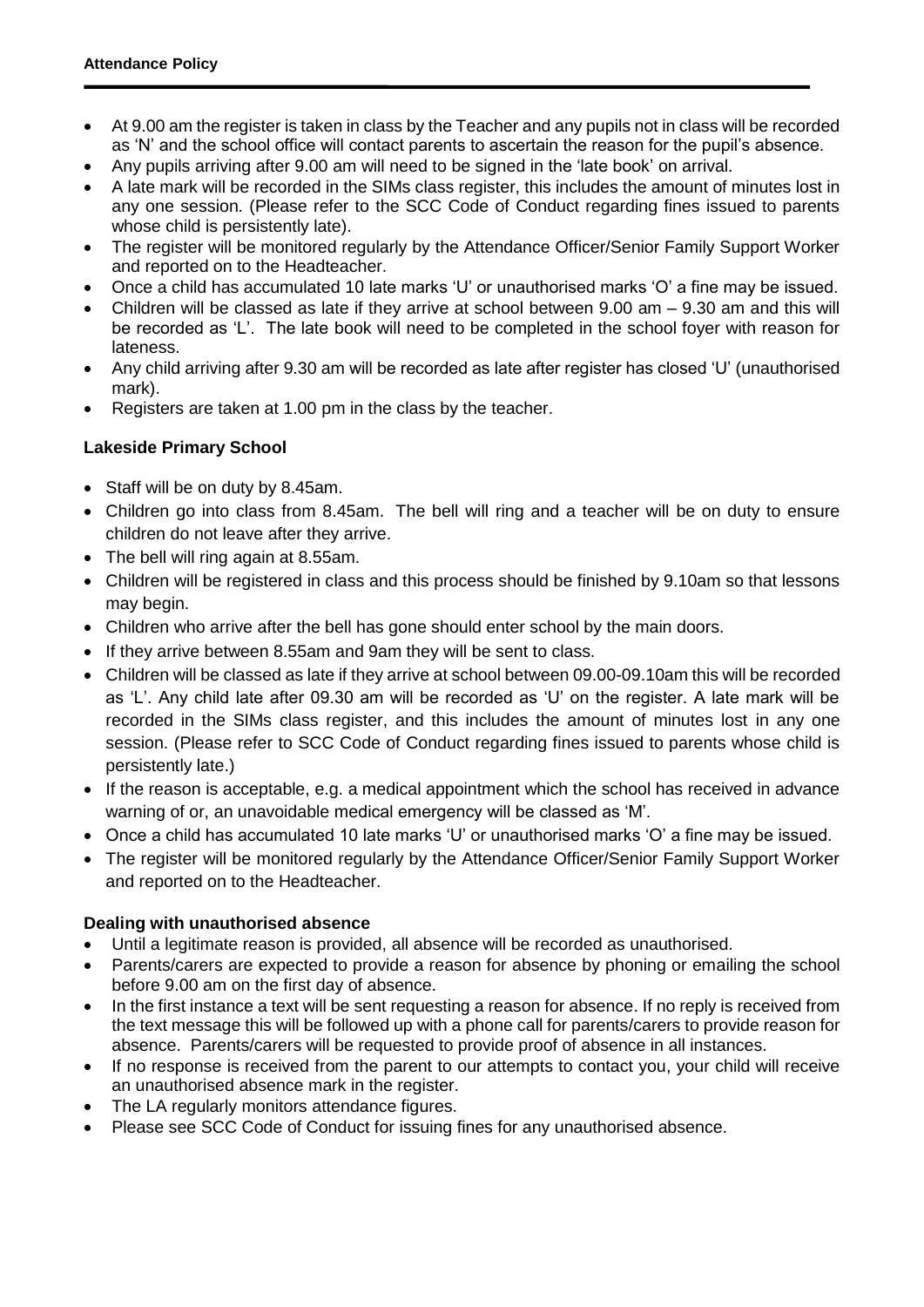|                | Present (AM)                                      |  |  |
|----------------|---------------------------------------------------|--|--|
|                | Present (PM)                                      |  |  |
| В              | Educated off site (not Dual reg)                  |  |  |
| C              | Other authorised circumstances                    |  |  |
| D              | Dual registration                                 |  |  |
| Ε              | Excluded                                          |  |  |
| F              | Extended family holiday (agreed)                  |  |  |
| G              | Family holiday (not agreed)                       |  |  |
| н              | Family holiday (agreed)                           |  |  |
|                | <b>Illness</b>                                    |  |  |
| ı              | Interviews                                        |  |  |
|                | Late (before registers closed)                    |  |  |
| M              | Medical/Dental appointment                        |  |  |
| Ν              | No reason yet provided for absence                |  |  |
| Ο              | Unauthorised absence                              |  |  |
| P              | Approved sporting activity                        |  |  |
| R              | Religious observance                              |  |  |
| S              | Study leave                                       |  |  |
| т              | Traveller absence                                 |  |  |
| U              | Late (after registers closed)                     |  |  |
| v              | Educational visit or trip                         |  |  |
| W              | Work experience                                   |  |  |
| #              | Planned whole or partial school closure           |  |  |
| Υ              | Unable to attend due to exceptional circumstances |  |  |
| X              | Non-compulsory school age absence                 |  |  |
| Z              | Pupil not on roll                                 |  |  |
| $\overline{a}$ | All should attend / No mark recorded              |  |  |

## **Register Code List (please see appendix for additional COVID attendance codes)**

#### **Procedures**

The school applies the following procedures in deciding how to deal with individual absences:

Where possible we use the child's attendance from last year as our starting point when calculating any child's attendance, especially during the first term of a new academic year.

Parents whose children have an attendance rate below 90% will be asked to provide GP appointment cards etc. for every absence. If these are not forthcoming the absence will be recorded as an unauthorised absence. When an individual pupil's attendance level falls below 95% in any term without good reason, a referral may be made for the parent to meet with the Senior Leadership Team/Senior Family Support Worker, to discuss any individual issues and how the school can support the improvement in their child's attendance.

Following investigation, any unresolved issues may result in a referral to the Local Support Team / Education Welfare Worker. This may result in the parent receiving a Penalty Notice or ultimately a prosecution under the Education Act 1996 Section 444.

Parents/carers are informed by text between 9.30am and 10.00 am if their child is absent from school and no reason has been given. By contacting the parent/carers, both schools hope to ensure that the parent/carer is aware their child is not in school, enabling the parent/carer where necessary to establish their child is safe.

Each school has an Attendance Officer. It is their responsibility with the support of the Senior Family Support Worker to ensure that these policies and procedures contained within this document are followed.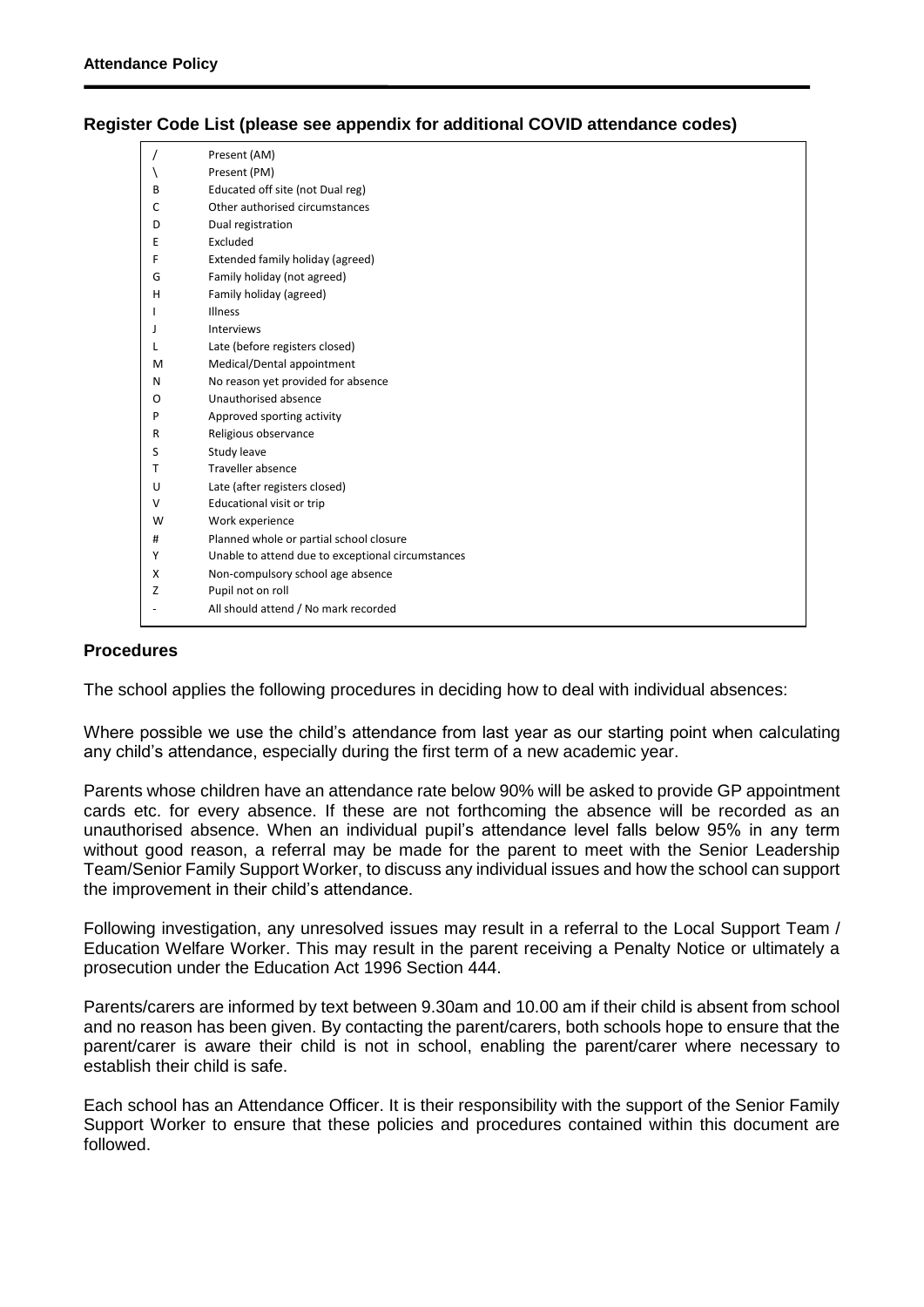#### **Rewards and incentives for attendance**

Parents/carers are informed by letter three times a year - Autumn half term, Spring Half term, Summer Half term of their child's attendance using a set template letter - appendix (2). Attendance certificates are given at the end of each half term. At the end of the Academic year 100% attending children have a special assembly to celebrate their success.

Those children who achieve an attendance percentage of 100% at the end of each half term will have their names entered into a raffle. At the end of the school year, names will be pulled out and the winners will receive a prize. To celebrate success, if the whole school achieves 100% attendance on three set 100% attendance days we will hold a non-uniform day and these will be specified days throughout the three terms.

Best attending classes receive a weekly cup and additional playtime. Attendance is mentioned on the newsletter on a bi weekly basis.

#### **Summary**

The schools have a legal duty to publish its absence figures to parents/carers and to promote attendance. Equally, parents/carers have a duty to make sure that their children attend school. All staff are committed to working with parents/carers to support a high level of attendance throughout both schools.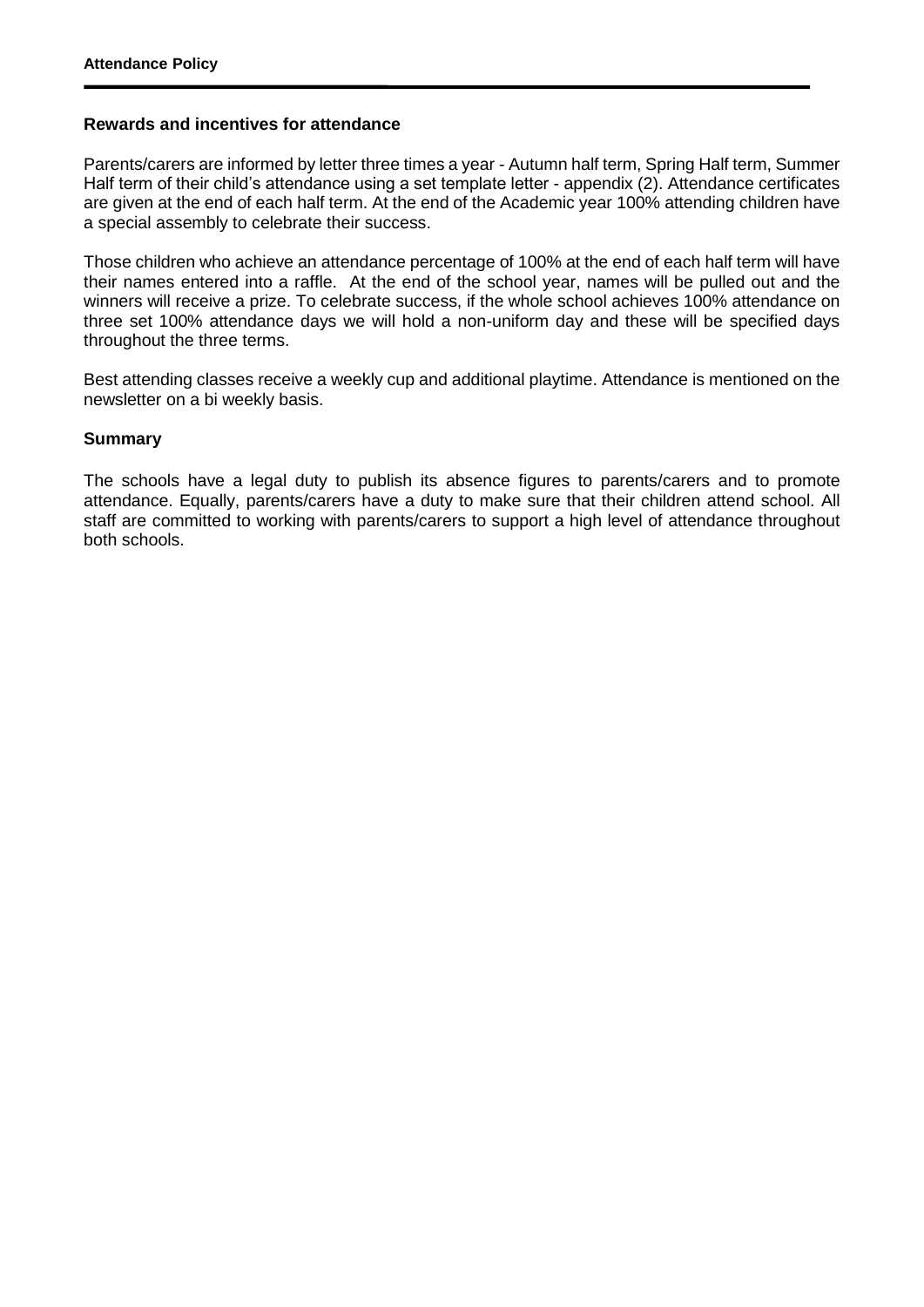## **Appendix**

- Appendix 1 Staffordshire County Council's Code of Conduct (01.01.2018) See below link
- <https://www.staffordshire.gov.uk/education/welfareservice/Attendance/home.aspx>
- Appendix 2 Traffic Light letters
- Appendix 3 Education Act 1996 School Attendance See below link

<https://www.legislation.gov.uk/ukpga/1996/56/contents>

- Appendix 3 Request for Leave
- Appendix 4 Guidance Notes for Parents requesting Leave in Term Time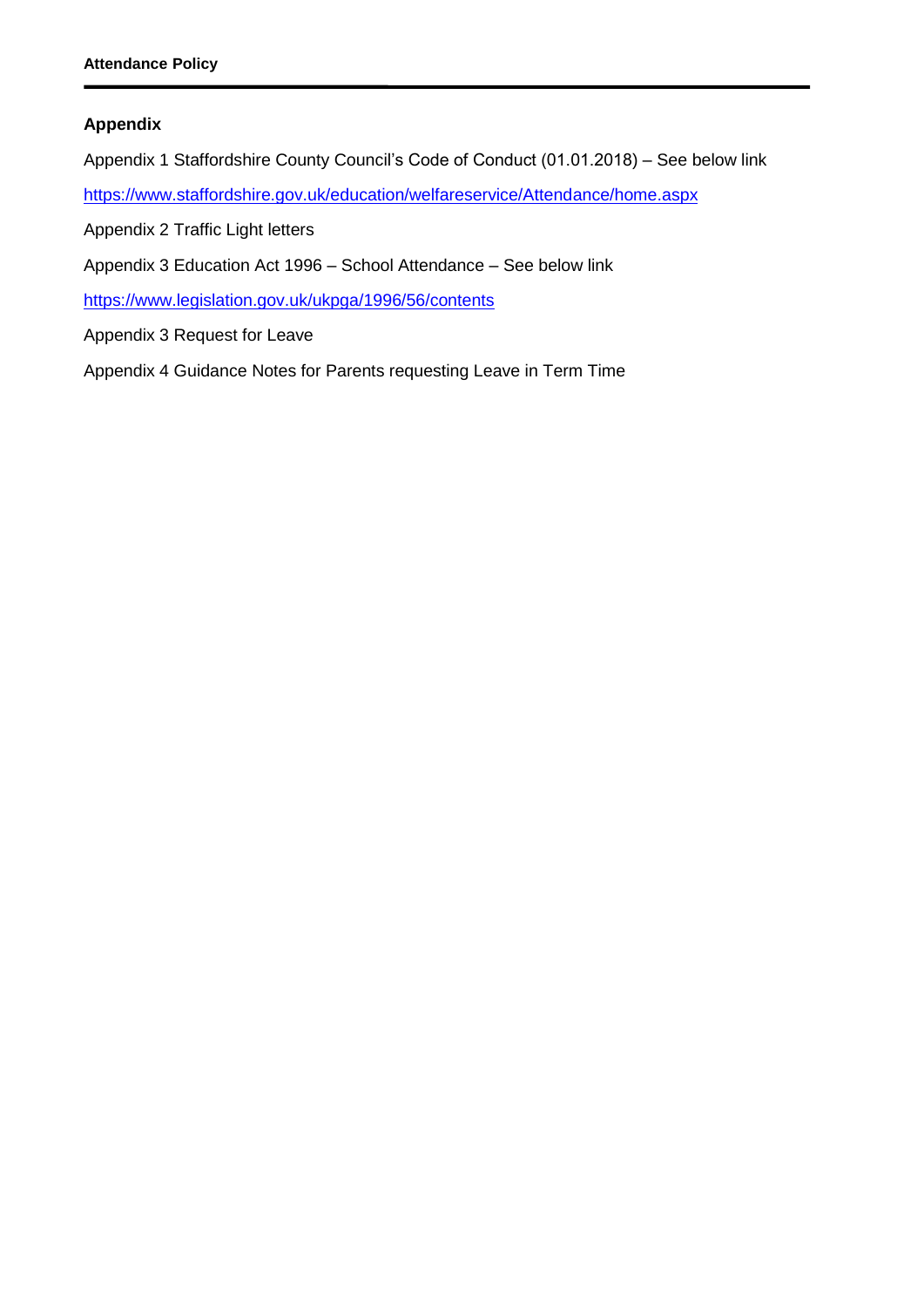#### **Appendix 2 – Green Attendance Letter**

«date\_of\_printing»

Parent/Guardian of «chosen\_forename» «chosen\_surname» «reg»

«address\_block»

Dear «salutation»

Your child is in the GREEN GROUP (Excellent)

We are writing to congratulate you and «chosen\_forename». Since the beginning of the academic year, «his her» percentage attendance percentage is «percentage attendance» %. This is excellent! Such good attendance is ensuring that «chosen forename» is missing as little teaching and learning as possible.

Any parent whose child gains 10 days (20 sessions) over a 12 week period of unauthorised absences may receive a penalty notice from the Local Education Authority.

We operate a colour code system in an attempt to improve the attendance of all the children here at Flax Hill Junior Academy, as evidence shows that attendance does affect a child's learning and attainment.

Thank you for your continuing support.

Yours sincerely

Richard Lane Executive Headteacher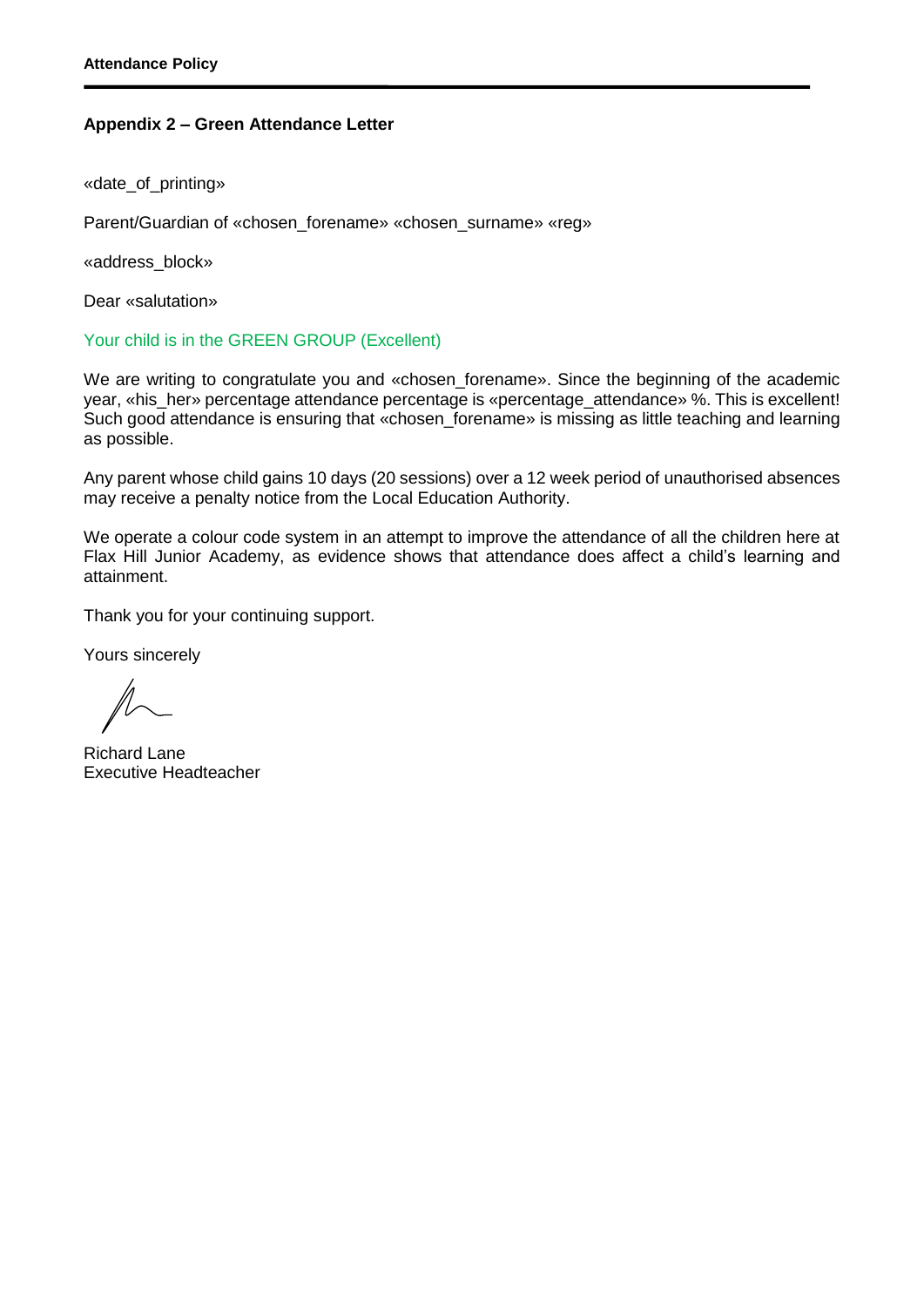#### **Appendix 2 – Yellow Attendance Letter**

«date\_of\_printing»

Parent/Guardian of «chosen forename» «chosen surname» «reg»

«address\_block»

Dear «salutation»

Your child is in the YELLOW GROUP (Good)

Since the beginning of the academic year «chosen\_forename»'s attendance percentage is «percentage\_attendance»%. This is good and we recommend that your «son\_daughter» is not absent unnecessarily for the rest of the year so that «he\_she» may achieve an attendance percentage of over 95%. Good attendance ensures that «chosen\_forename» is missing as little teaching and learning as possible.

Any parent whose child gains 10 days (20 sessions) over a 12 week period of unauthorised absences may receive a penalty notice from the Local Education Authority.

We operate a colour code system in an attempt to improve the attendance of all children here at Flax Hill Junior Academy, as evidence shows that attendance does affect a child's learning and attainment. All children should have an attendance percentage of at least 95%, unless there are exceptional circumstances that allow them to be in the yellow group.

Thank you for your continuing support.

Yours sincerely

Richard Lane Executive Headteacher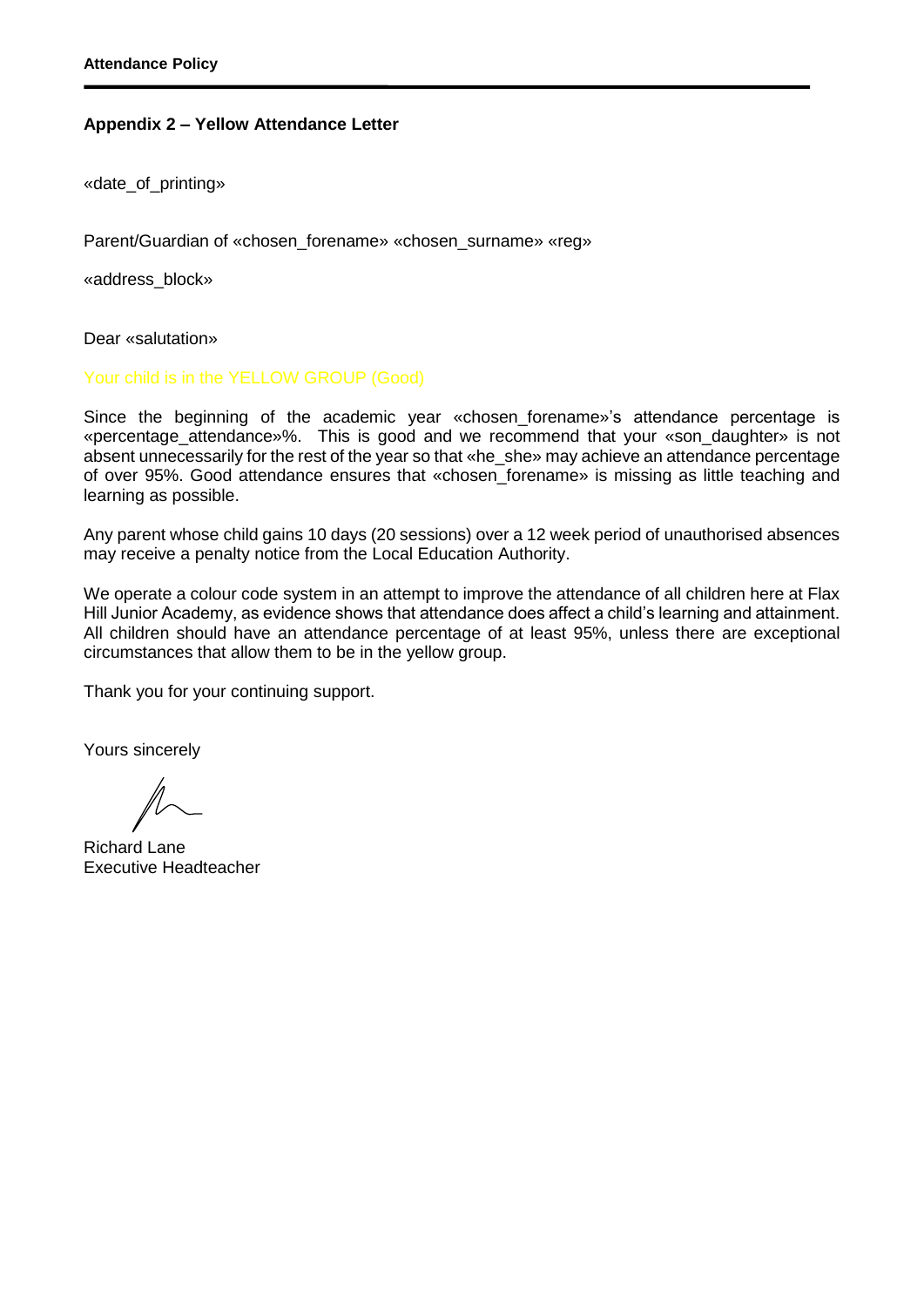## **Appendix 2 – Red Attendance Letter**

«date\_of\_printing»

Parent/Guardian of «chosen\_forename» «chosen\_surname» «reg» «address\_block»

Dear «salutation»

#### Your child is in the RED GROUP (Persistent Absence)

Since the beginning of the academic year, «chosen name»'s attendance percentage is «percentage\_attendance»%. This is unacceptable and needs your urgent attention. Additionally, due to «chosen\_name»'s low attendance, as well as their mark being under 90%, all further absences will require proof of medical attention i.e. GP appointment card or medication prescribed by a GP. If this is not provided an unauthorised absence mark with be recorded in the register.

We operate a colour code system in an attempt to improve the attendance of all children here at Flax Hill Junior Academy, as evidence shows that attendance does affect a child's learning and attainment. All children should have an attendance percentage that allows them to be in the green or yellow group.

As «chosen name» is currently in the red group, she/he is now categorised as a "Persistent Absence" Pupil" by the Local Authority. Any parent whose child gains 10 days (20 sessions) over a 12 week period of unauthorised absences or is late 10 times after register closes, may receive a penalty notice from the Local Education Authority who may then issue a Penalty Notice or Court action.

All children should have an attendance percentage of 95% or above, unless there are exceptional circumstances that allow them to be in the yellow or red group. If you require any support to help with this issue, please do not hesitate to contact Angie Doxford our Family Support Worker, who will be happy to assist with any concerns you may have.

Yours sincerely

Richard Lane Executive Head Teacher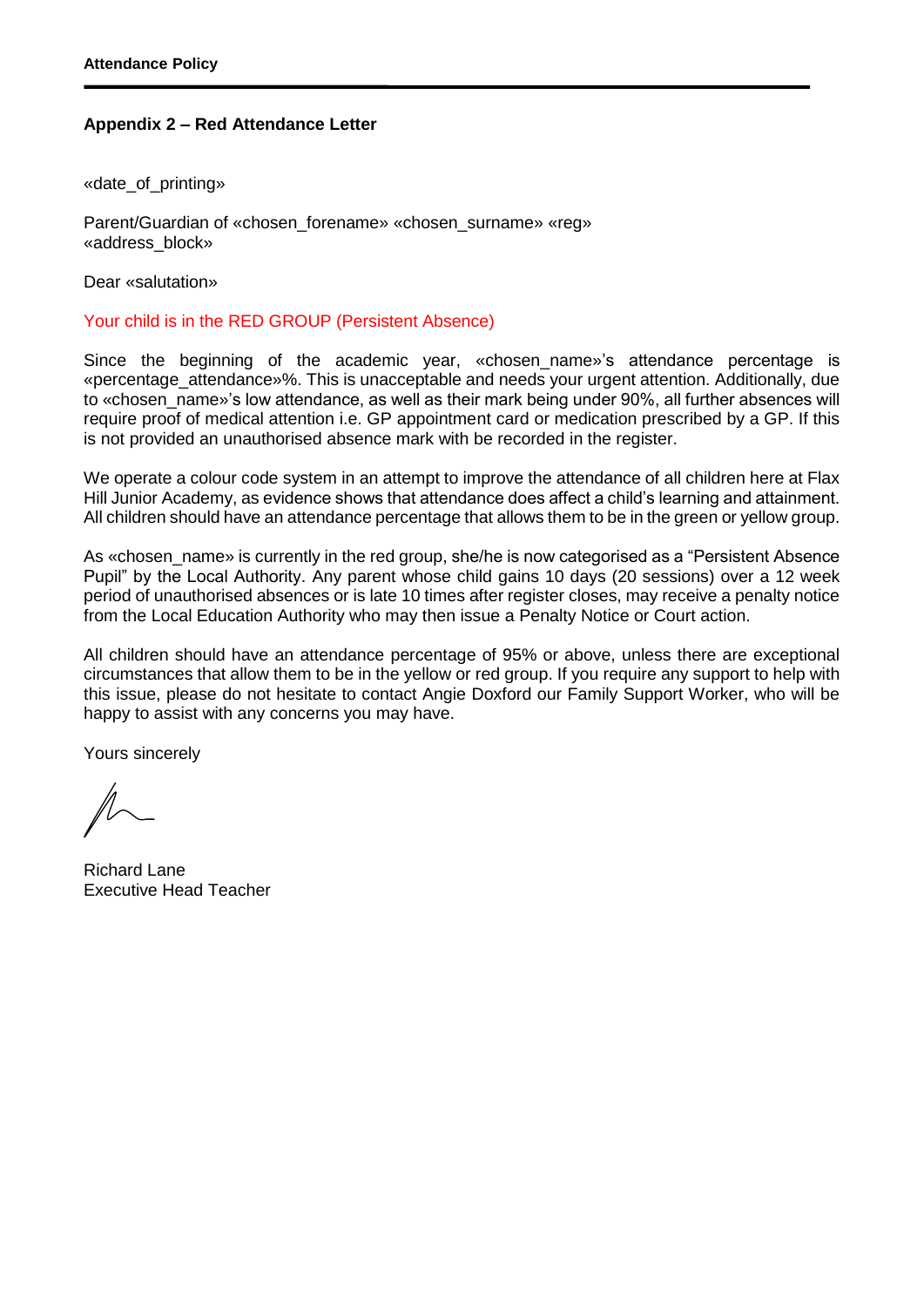# **Appendix 3**

| <b>Request for Leave during Term Time</b>                                                                                                                                                                                             |                         |
|---------------------------------------------------------------------------------------------------------------------------------------------------------------------------------------------------------------------------------------|-------------------------|
|                                                                                                                                                                                                                                       | Date                    |
| Child's                                                                                                                                                                                                                               |                         |
|                                                                                                                                                                                                                                       | Postcode                |
| I request leave of absence from school (exceptional circumstances only) during term time for the                                                                                                                                      |                         |
| Total number of school days requested for leave                                                                                                                                                                                       | <sub>-</sub> (Days).    |
| Reason for request for leave during term time. Please include supporting evidence (This section<br>must be answered in full with as much detail as possible and supporting evidence must be provided<br>along with this application). |                         |
|                                                                                                                                                                                                                                       |                         |
|                                                                                                                                                                                                                                       |                         |
| I have other children in different schools:                                                                                                                                                                                           |                         |
|                                                                                                                                                                                                                                       |                         |
| <b>Childs Full Name</b>                                                                                                                                                                                                               | <b>School Attending</b> |
|                                                                                                                                                                                                                                       |                         |
| Name <b>_________________________________</b> _____                                                                                                                                                                                   | Print                   |
|                                                                                                                                                                                                                                       |                         |

**Please return completed form to the school office. The school will write to you and inform you of the decision on whether the request is authorised or not.**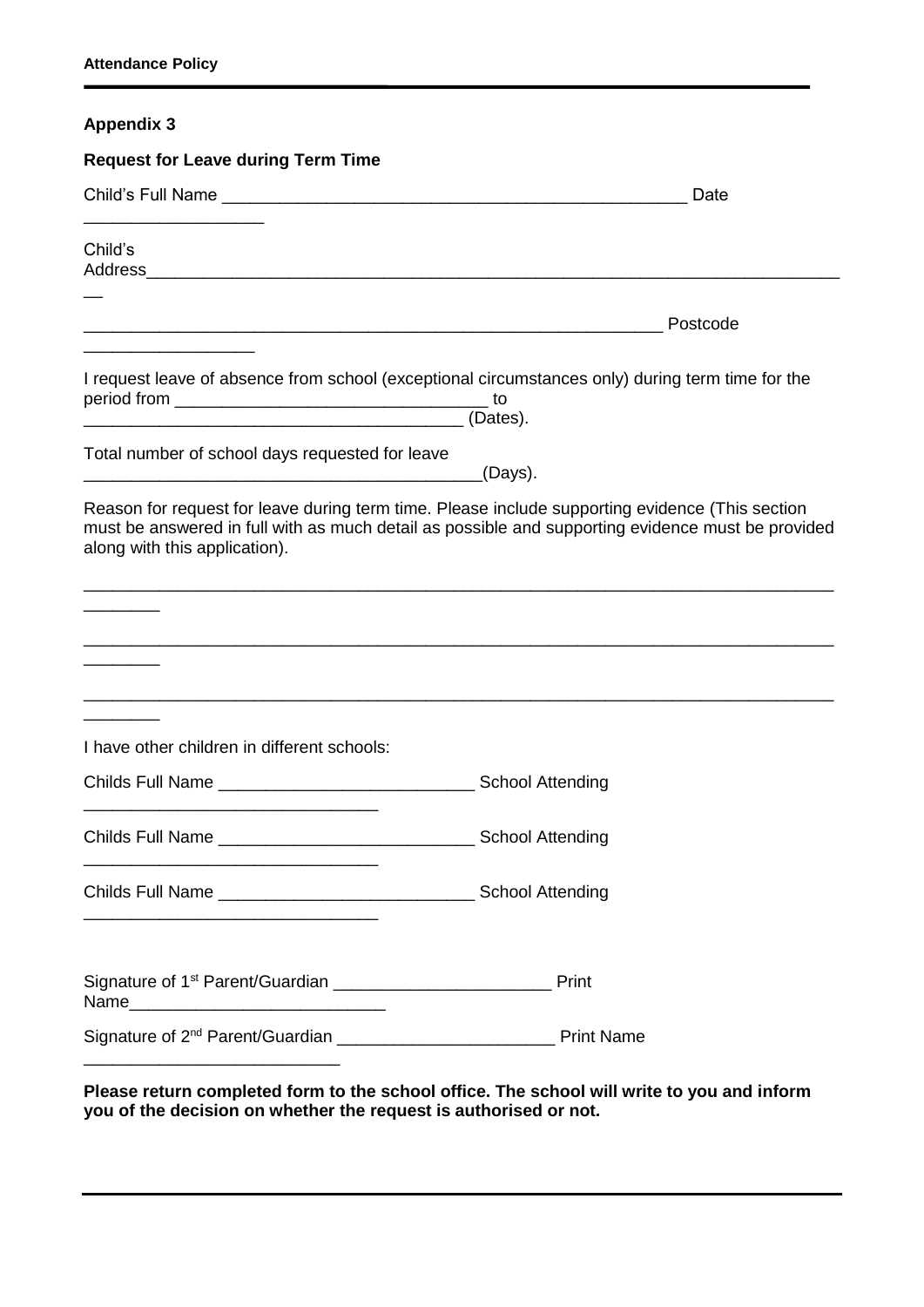\_\_\_\_\_\_\_\_\_\_\_\_\_\_\_\_\_\_\_\_\_\_\_\_\_\_\_\_\_\_\_\_\_\_\_\_\_\_

| Office use only                                               |                              |                     |  |  |  |  |
|---------------------------------------------------------------|------------------------------|---------------------|--|--|--|--|
| <b>Current Attendance</b><br>%<br><b>Agreed</b>               | %<br>Last Year's Attendance  | <b>Agreed / Not</b> |  |  |  |  |
| Signed <b>Signed</b>                                          | Mr R Lane (Headteacher) Date |                     |  |  |  |  |
| Notification of decision: Date letter sent to parent/guardian |                              |                     |  |  |  |  |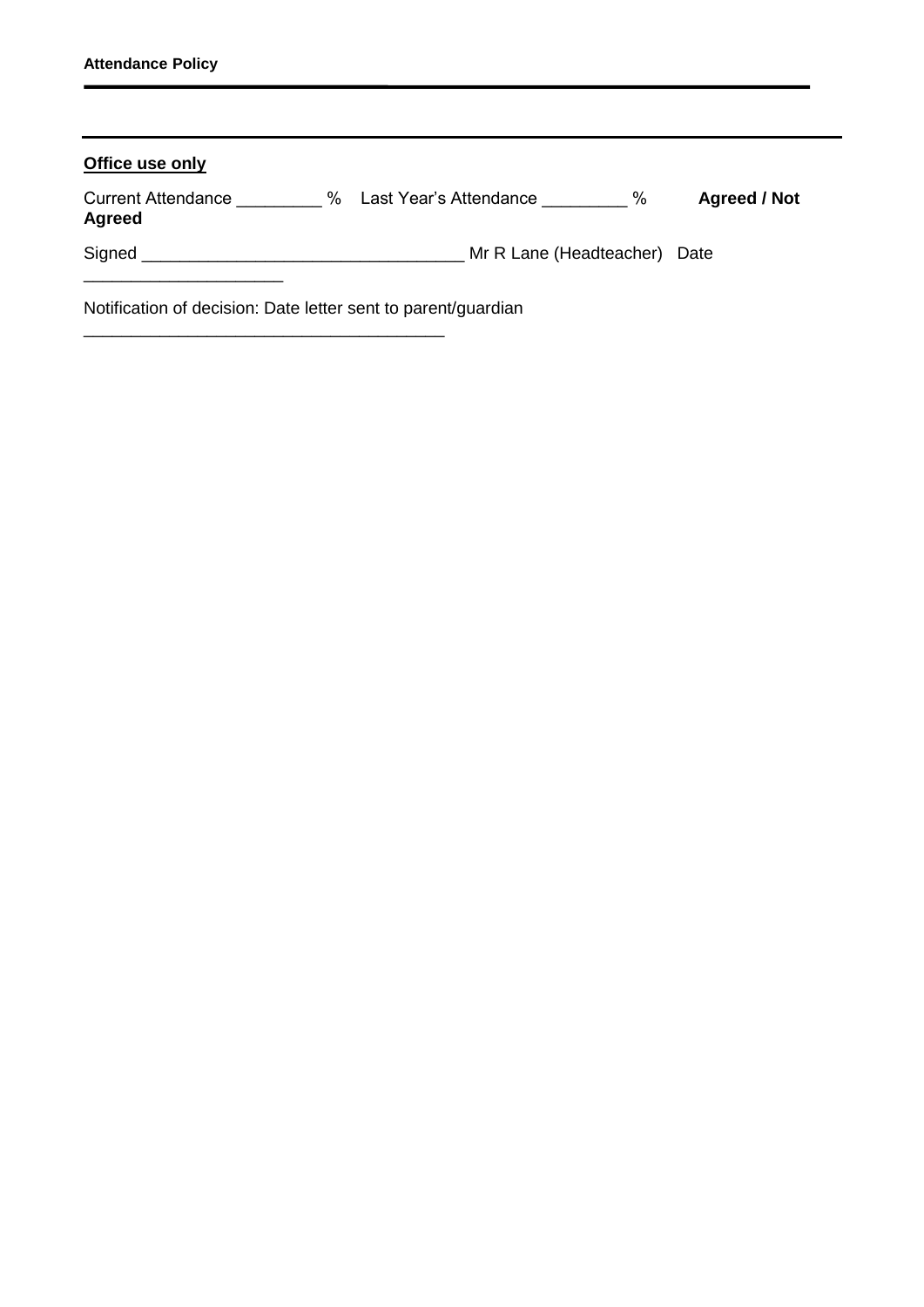## **Appendix 4**

## **Guidance Notes for Parents requesting Leave of Absence during Term Time**

- 1. Parents who want the school to consider granting leave of absence in school term time should read these notes carefully, complete the attached form and return it to the school office. This form should be returned to school giving enough time for your request to be considered and well before the desired period of absence. Parents are strongly advised not to finalise any booking arrangements before receiving the school's decision regarding their request. Head teachers are unable to authorise any leave of absence unless the request is received before the period of absence begins.
- 2. The Department for Education makes it clear that Head teachers may not grant leave of absence during term time unless there are exceptional circumstances. Head teachers now also determine the number of school days a child can be away from school if the leave is granted.
- 3. There is no automatic right to any leave in term time.
- 4. Mercia Primary Academy Trust understands the challenges that some parents face when booking holidays particularly during school holidays. However we believe that, in order to ensure children receive the best education and prospects, they should be in school during term time.
- 5. Each case will be considered individually and on its own merit. Parents need, therefore to consider very carefully before making any request for leave of absence. In considering a request, the school will take account of:
	- The exceptional circumstances
	- The attendance pattern of the child
	- Frequency of similar requests
	- The stage of the child's education and progress
	- Effects this will have on the child's future progress
	- Whether the parent made the request in advance
	- If the child is due to sit any exams including SATS They will not normally be granted leave of absence
- 6. Where parents have children in more than one school, a separate request must be made to each school. The Head teacher of each school will make their own decision based on the factors relating to the child, their school and their stage of education. However Head teachers may choose to liaise with each other as part of their decision-making process.
- 7. Should the school decide to grant leave of absence, but the child does not return to school at the same time they were expected to and no information is available to the school to explain and justify their continuing absence, they will be recorded as unauthorised. The school must be satisfied with any reason justifying the absence, if they are not, then the absence will also be recorded as unauthorised.
- 8. Should the school decide not to grant leave of absence and parents still take their child out of school, the absence will be recorded as unauthorised, which may be subject to Penalty Notice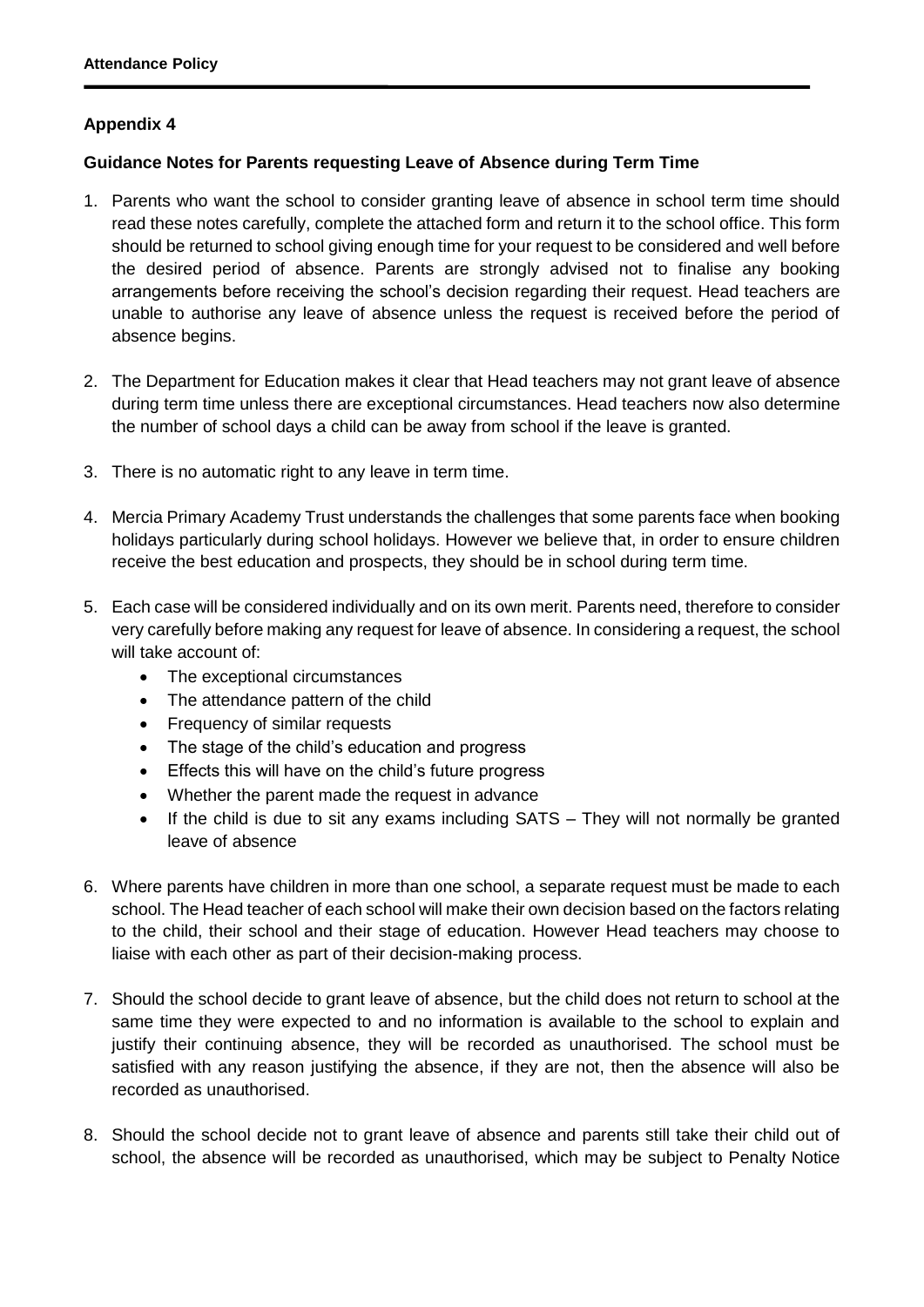fine of £60 per parent\* per child. This fine will increase to £120 if not if not paid within 21 days. Failure to pay the £120 fine within the period 22 to 28 days may lead to Court proceedings.

9. The Local Authority will continue to monitor all school absences during term time and support Head teachers in challenging parents who ignore the law.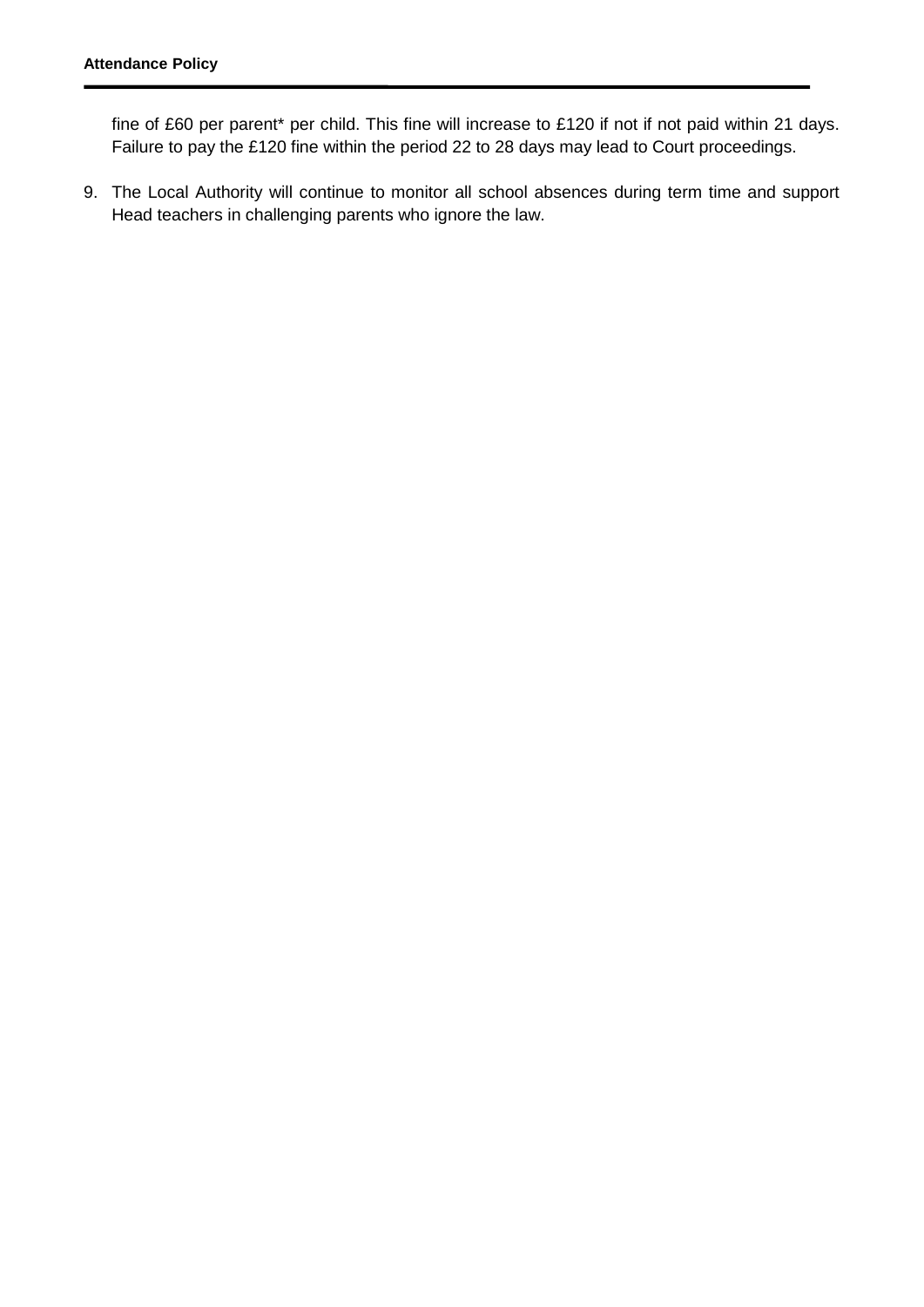#### **Appendix 5 – Covid coding for attendance:**

Recording non-attendance related to coronavirus We have defined a set of sub codes for schools to use to consistently record non-attendance related to coronavirus and help them to complete the educational settings status form.

#### Set of sub codes

The set of sub codes to record non-attendance related to coronavirus are:

**Code X01**: Non-compulsory school age pupil not required to be in school This code is used to record sessions that non-compulsory school age children are not expected to attend.

**Code X02:** Pupil self-isolating with coronavirus (COVID-19) symptoms This code is used for pupils who are self-isolating because they have symptoms of coronavirus (COVID-19) but they have not yet had a positive test.

**Code X03:** Pupil self-isolating due to potential contact with a confirmed case of coronavirus (COVID-19) inside the school setting This code is used for pupils who are self-isolating because of contact with a case of coronavirus (Covid-19) inside the school setting (for example, individuals, classes, year groups or bubbles who have been sent home because of potential contact with a confirmed case of coronavirus (COVID19) within the school setting). Includes test and trace where it applies.

**Code X04:** Pupil self-isolating due to potential contact with a confirmed case of coronavirus (COVID-19) outside the school setting This code is used for pupils who are self-isolating because of contact with a case of coronavirus (Covid-19) OUTSIDE the school setting (for example, a household member with symptoms or a confirmed positive test, or a social contact or a contact with someone from the local community with a confirmed positive test). Includes pupils advised to self-isolate through test and trace where appropriate.

**Code X05**: Pupils required to self-isolate as part of quarantine requirement (after arriving in the UK from a non-exempt country or territory) This code is used for pupils who are required to be in quarantine on arrival in, or return to, the UK. Department of Health & Social Care guidance 'Coronavirus (COVID-19): how to self-isolate when you travel to the UK'.

**Code X06:** Pupil not in school because they have been advised specifically by their Doctor or public health authority that they are clinically extremely vulnerable and should not attend. This code is used for the small number of pupils who have been specifically identified as clinically extremely vulnerable and advised that they should not attend school. Department of Health & Social 2 Care / Public Health England 'Guidance on protecting people who are clinically extremely vulnerable from COVID-19'.

**Code X07:** Pupil advised specifically not to attend school as part of restrictions to education set out in Government advice. This is for pupils who as part of local or national restrictions to education settings, (including set out in the Contingency Framework and related guidance) are specifically advised not to attend school for public health reasons.

**Code I01**: Illness This code is used for pupils who are absent because of non-coronavirus (COVID-19) related illness or sickness.

**Code I02:** Illness Confirmed case of coronavirus (COVID-19) This code is used for pupils who are absent because they have tested positive for coronavirus (COVID-19).

Where schools are using these sub-codes they will still need to consider on an individual basis whether Code X is the appropriate code for a given non-attendance. They will need to ensure that Code X is only used where a pupil does not attend school because their travel to, or attendance at, school would be: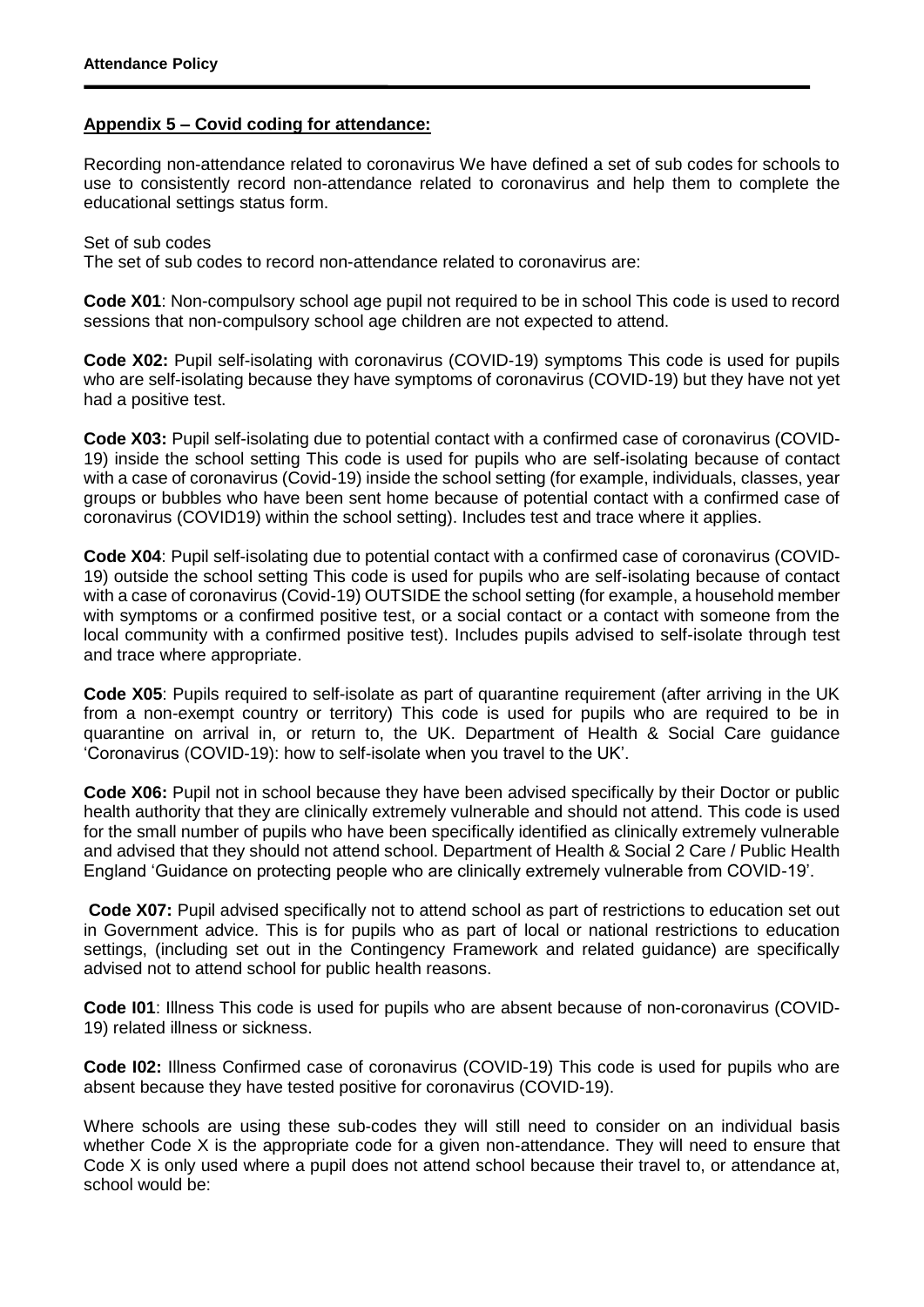• contrary to guidance relating to the incidence or transmission of coronavirus (COVID-19) from either Public Health England (PHE Department of Health and Social Care (DHSC)

• prohibited by any legislation (or instruments such as statutory directions) relating to the incidence or transmission of coronavirus (COVID-19).

Where a pupil's non-attendance does not meet these requirements it should not be recorded as Code X and schools should consider whether another code can be used.